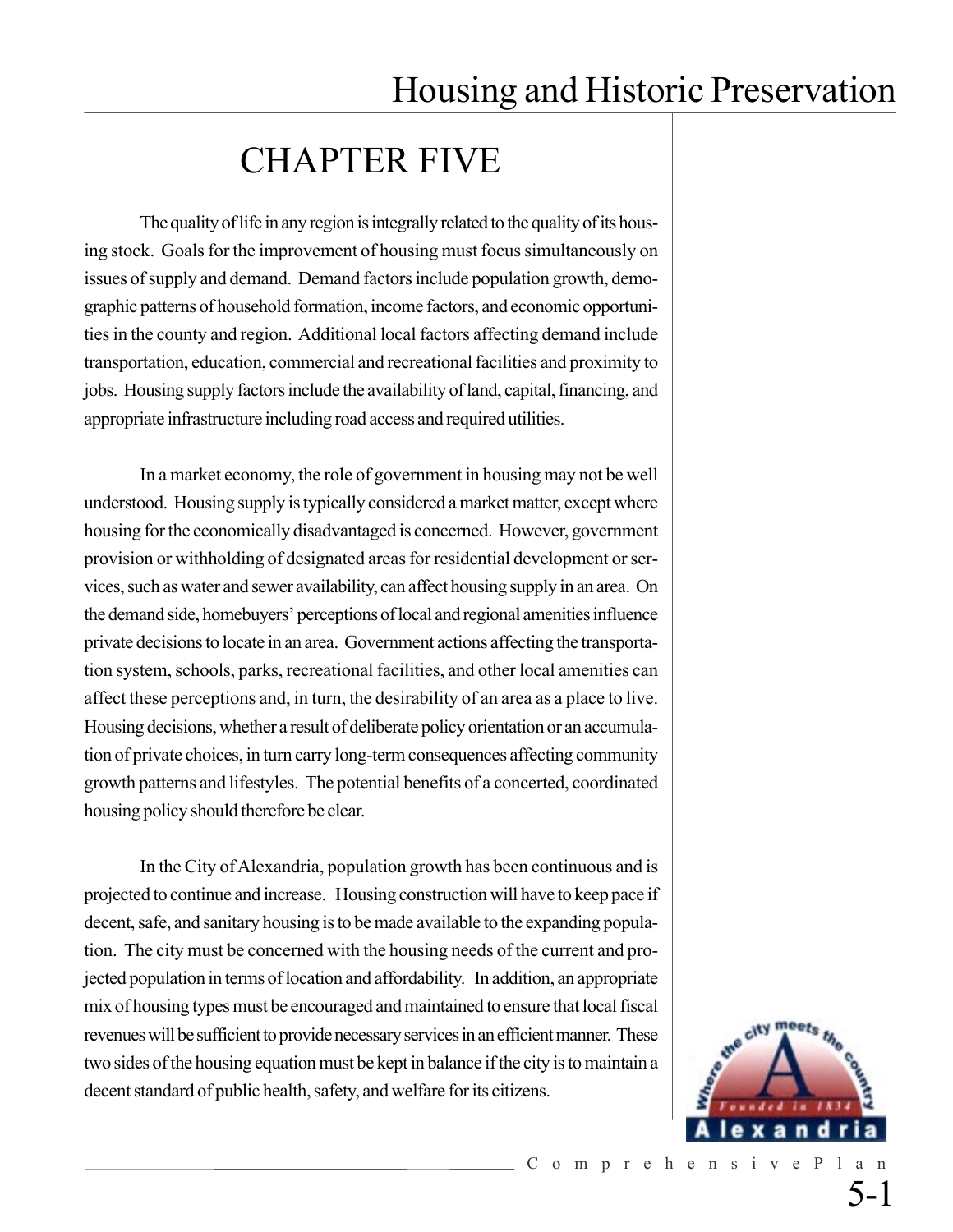Apart from the use of public money to build or rehabilitate low and moderate income housing or to subsidize housing costs, the major tools that local governments have to influence the quantity, quality, type and location of housing are (1) direct regulatory means such as building code enforcement, zoning, and aesthetic regulations, and (2) indirect means such as provision of services and amenities.

### **HOUSING TENURE**

Overall, Campbell County's housing stock grew by 12.1% between 1990 and 2000 from 32,910 units to 36,898 units. Table 5-1 shows comparative 2000 Census Data for Campbell County, Alexandria, and other unincorporated cities located in the county. The City of Alexandria accounts for 8% of the total number of housing units in the county and ranks third among Campbell County cities in terms of the number of housing units. The City of Newport had the most housing units (7,779) with California having the least (30).

Of the 34,742 occupied housing units in Campbell County, 69.0% were owner occupied, and 31.0% were renter occupied in 2000, representing little change in tenure from 1990. Alexandria had a total of 2,989 housing units in 2000. Of the units that were occupied (2,884), 84.8% were owner occupied and 15.2% were renter occupied. Of the incorporated cities of the county, Crestview had the highest homeownership rate (92.4%) with Dayton having the lowest homeownership rate  $(60.6\%)$ .

The overall vacancy rate for Campbell County in 2000 was 5.8%, slightly higher than 5.3% in 1990. The vacancy rate for Alexandria was slightly lower in 2000 at 3.5%. Of the incorporated cities, Newport had the highest vacancy rate (10.9%) with Crestview having the lowest (0.6%).

It is important to note that vacancy rates of four to five percent are considered necessary to provide choice and mobility in the housing market and meet short term increases in demand. Too many vacancies reduce the demand for new units while two few vacancies will often force housing costs to increase as demand is generated for new units. An adequate supply of both rental and owner housing units is also necessary to foster growth and meet the demands of new families moving into the area.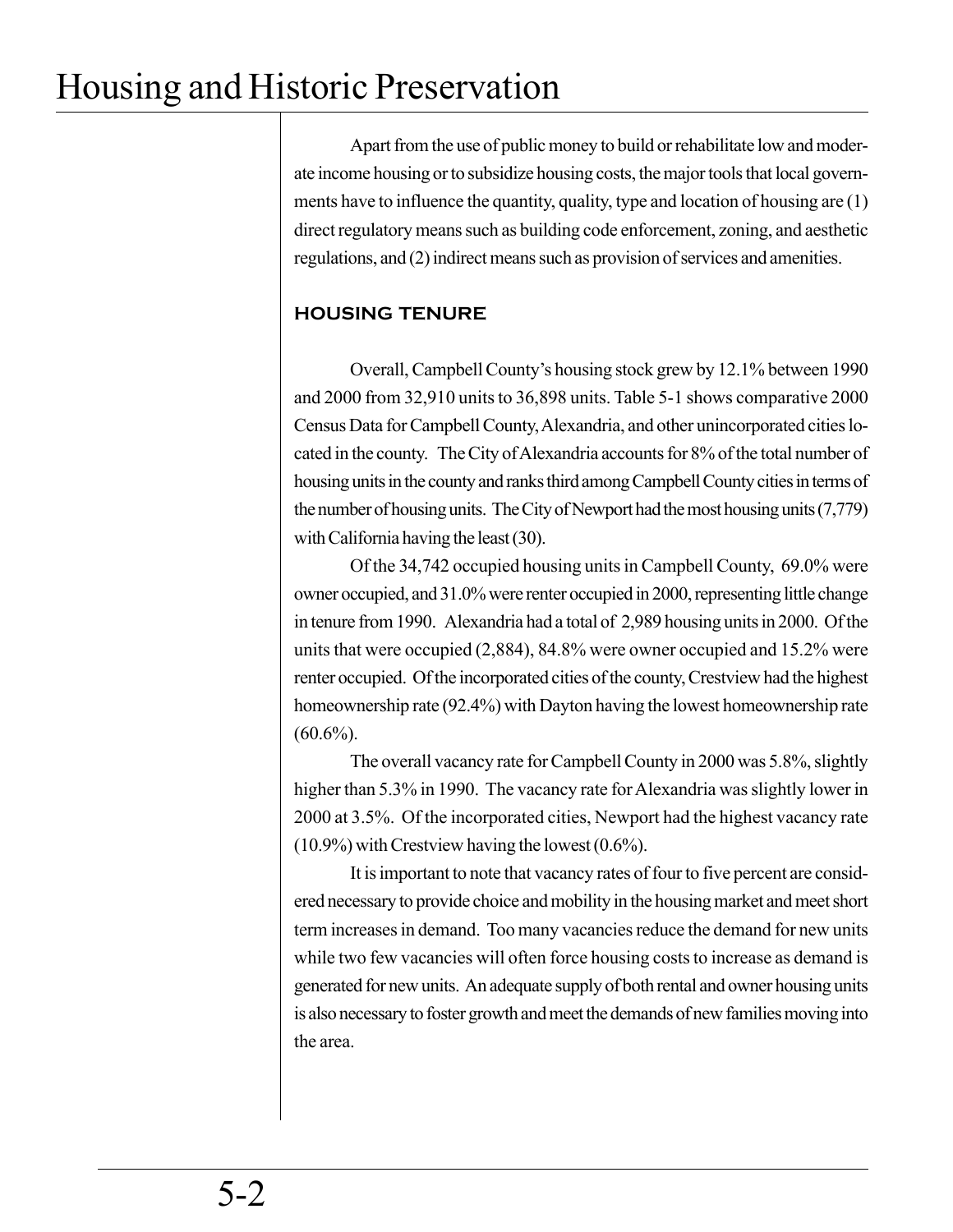### HOUSING CHARACTERISTICS

Information on housing characteristics for Campbell County is available from U.S. Census Data. Table 5-2 shows comparative 2000 Census Data for housing units in Campbell County, Alexandria, and other incorporated cities in the county.

With the exception of the City of Highland Heights, single family residences are the predominate type of housing in the county and incorporated cities. In Campbell County, single family residences account for 66.9% of the housing stock. In Alexandria, the number of single family residences is 2,517 or 84.3% of the housing stock. Of the other incorporated cities, Crestview had the highest percentage of single family homes (99.4%), with Highland Heights having the least (46.2%). In Highland Heights the predominate housing type are those with five (5) or more units. For the most part this can be attributed to higher density housing for students enrolled in Northern Kentucky University.

Duplex units and three (3) to four (4) units were found in the least numbers in the county and incorporated cities. For the most part, most higher density residential structures are those with five (5) or more units. In Campbell County, 18.2% of the housing stock fell into this category. Five (5) or more units accounted for 8.6% of the housing stock in Alexandria. As previously mentioned, Highland Heights had the highest percentage of five (5) or more units (50.7%). The cities of California, Crestview, Melbourne, Mentor, and Woodlawn did not have any five (5) or more units. It is important to note that these same cities all have less than two hundred housing units in their respective jurisdictions.

In Campbell County, mobile homes accounted for 3% of the housing stock. This percentage is slightly higher in Alexandria (3.6%). The highest percentage (20.2%) of mobile homes can be found in the City of Silver Grove. The cities of California, Crestview, Highland Heights, Southgate, Wilder, and Woodlawn did not have any mobile homes according to the 2000 Census.

 Tables 5-3 and 5-4 show the changes in housing composition from the 1990 Census to the 2000 Census for Campbell County and the City of Alexandria. According to the 1990 and 2000 Census', the most significant changes in the housing stock for Campbell County has been the development of higher density multi-family housing which increased by 36.3% over this ten (10) year period. Comparative data for Campbell County shows a 19.8% reduction in duplex housing units which could either be attributed to conversion of these homes to commerical areas along

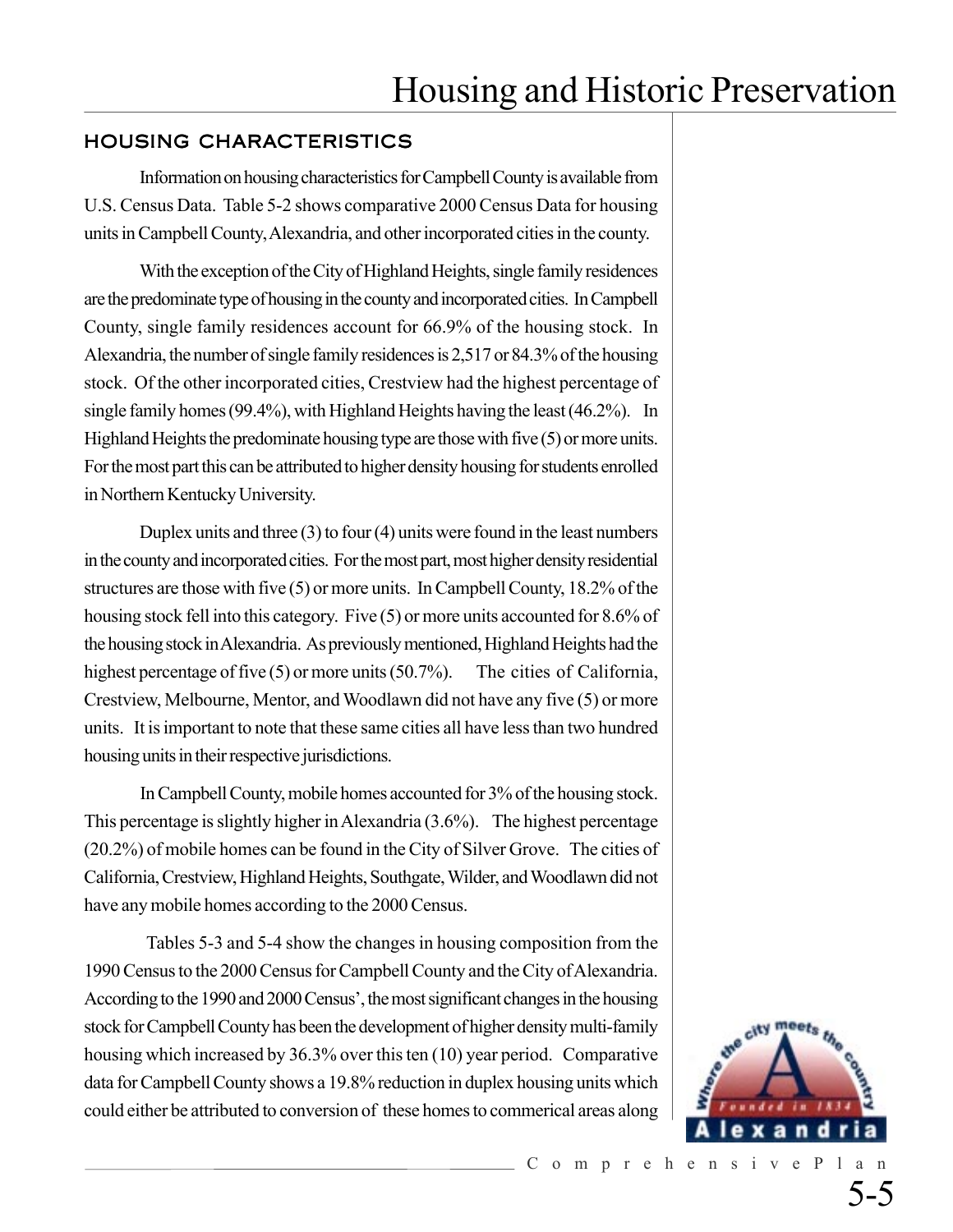the riverfornt or annexation of these higher density areas into other incorporated cities. The number of single family homes in the county overall increased tby 12.8%.

In Alexandria, the largest numeric increase (884) in housing units were single family dwellings. However, the U.S. Census reports that the largest percentage increase occurred in the category of mobile homes. According to the 2000 Census the number of mobile homes increased by 59.7% between 1990 and 2000. It is assumed that this number includes mobile home parks outside of city limits as Alexandria can only document seventy-four (74) mobile home units within the city. Therefore, there has only been a 10% increase of mobile home units from 1990 to 2000. Based upon this information, the highest percentage increase by dwelling type was the duplex unit.

## HOUSING CONDITIONS

Housing conditions can be evaluated by analyzing selected census data measures and through visual surveys. Census data indicators of substandard housing include the age of the housing stock, structures lacking complete plumbing facilities, and overcrowding. Those units lacking complete plumbing facilities are considered to be substandard. A housing unit is considered to have complete plumbing facilities if it has hot and cold piped water, a flush toilet and a bathtub or shower. A unit is considered to lack complete plumbing facilities if any of the three (3) are not present. Housing units constructed prior to 1940 are considered to be potentially substandard. Overcrowding is considered to exist if there is more than one (1) person per room in a household. In Kentucky, homes that lack a heat source or use coal or wood as the primary heat source are also an indication of potentially substandard housing. A summary of housing conditions using 2000 Census data is presented in Table 5-5 and shows comparative data for Campbell County, Alexandria, and other incorporated areas.

The majority of houses lacking complete plumbing facilities are located in the unincorporated areas of the county and comprise .30% of the housing stock in the county overall. Only the cities of Bellevue, Highland Heights, Newport, and Southgate are reported to have housing units without plumbing facilities. The highest number of units using wood or coal as a primary heating source, (1.2%) are also located in the unincorporated areas of the county. Eight (8) out of the fifteen (15)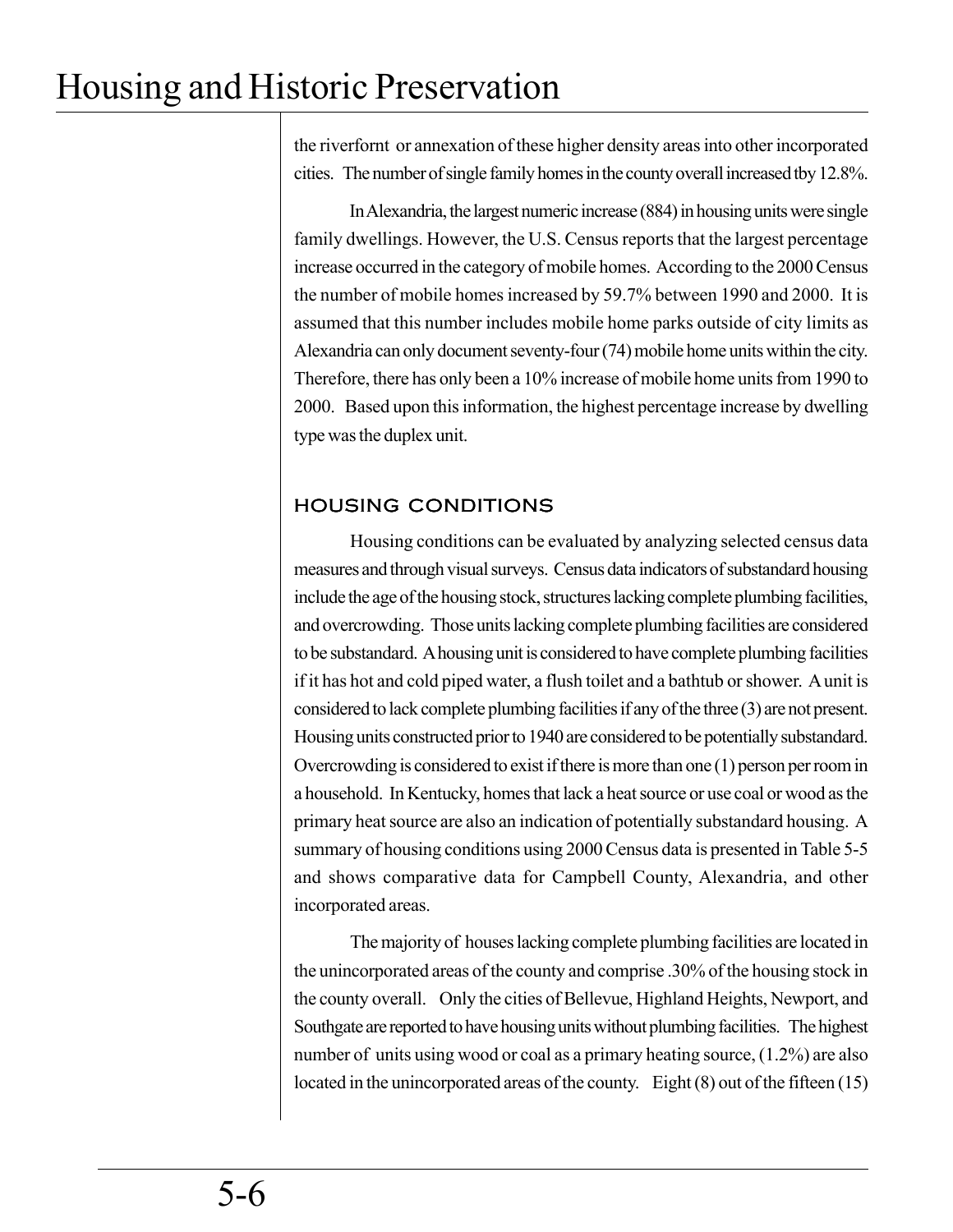incorporated cities report housing units with no primary heating source. Ten (10) such units were reported to be in the City of Alexandria. Over 500 housing units in the county were reported as overcrowded. While the majority of these units are located in unincorporated areas, the City of Newport accounts for 239 of these units. Alexandria had fifteen (15) units that were potentially overcrowded.

Due to the large number of historic resources in the county, a moderate amount of homes were constructed prior to 1940. In Campbell County, homes built prior to 1940 accounted for 31.8% of the housing stock. Of this number, 170 of these units were located in the City of Alexandria. The City with the largest percentage of homes over sixty (60) years of age, was Bellevue where 61.9% of the housing stock fell into this category. However, the largest number of older homes (4,265) was located in the City of Newport. These homes account for 54.8% of the housing stock in Newport. Crestview had the least, in number (7) and as a percentage (4.1%), of older houses.

### CURRENT HOUSING TRENDS

Housing trends since the 2000 Census can be analyzed by examining building permit information for the City of Alexandria. This permit information was obtained from the U.S. Census Bureau which conducts a monthly Building Permits Survey. Building permit statistics are summarized for the U.S., by Census Regions, Census Divisions, Metropolitan areas, and counties. Data are also available for individual permit offices. The survey collects the number of housing units and the valuation of construction for new single family and multi-family structures. For additions, alterations, renovations, and major replacements, the survey collects the number of total permits and total valuation for each month. Monthly data are available January 2000 forward and annual data from 1990 forward. It is important to note that this information will not account for housing units that may have been demolished or otherwise removed from the housing supply since 2000. It is also important to note that mobile or manufactured homes are not included as part of the survey as the Census Bureau considers them to be a movable or portable dwelling constructed to be towed on its own chassis. These units are also excluded from the census as they are built under HUD Code, which means that they are inspected at the factory and are exempt from local government building inspections. Table 5-6 shown on the

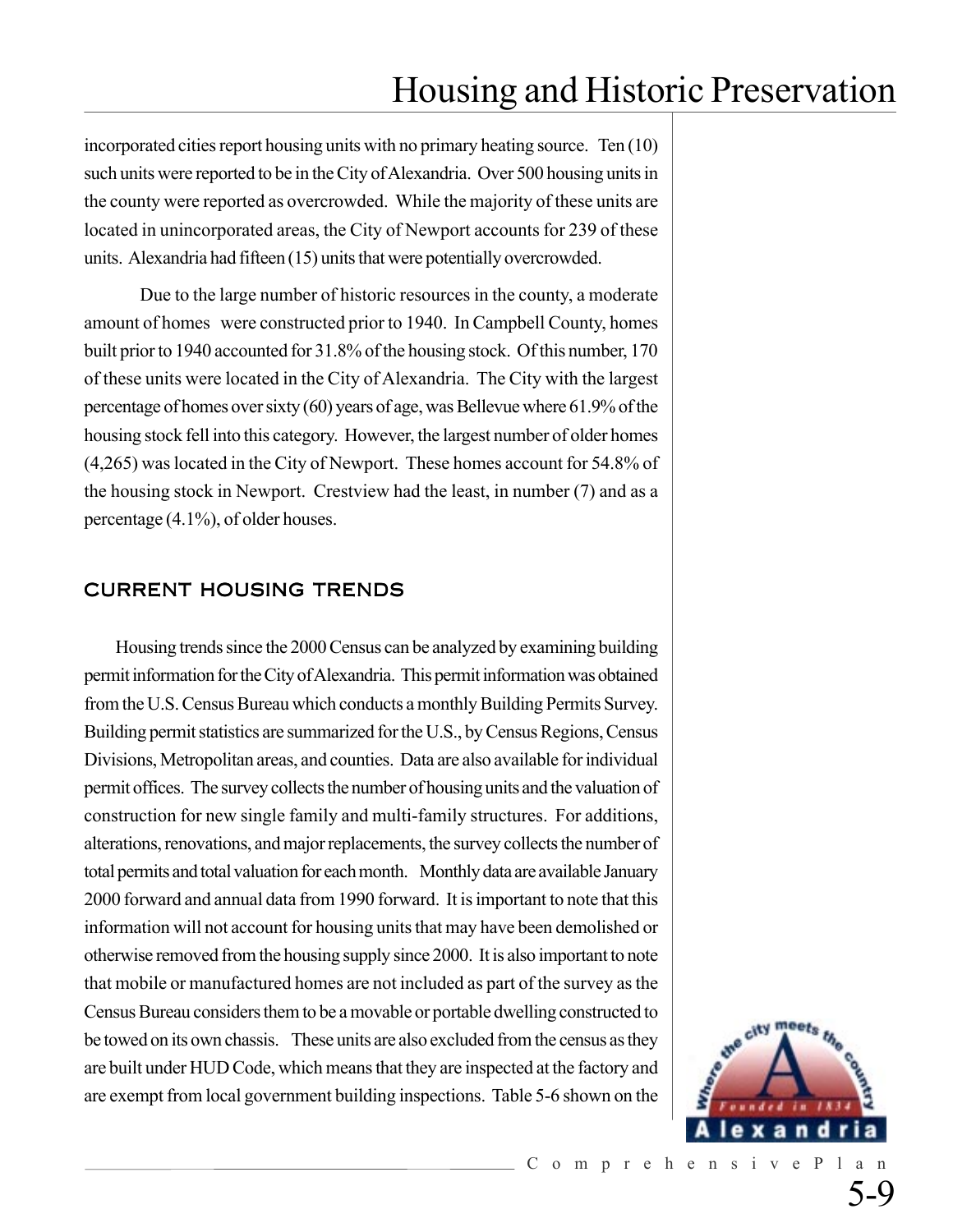next page details building permit information for the City of Alexandria for the years 2000 to 2003 taken from the U.S. Census Annual Reports.

In the City of Alexandria building permits were issued for a total of fifty-nine (59) housing units since the 2000 Census. All permits were issued for the construction of single family housing. During this period an average of fifteen (15) houses were constructed per year. The average cost of these homes was \$149,450 per unit.

## PUBLICLY ASSISTED HOUSING

A variety of financial assistance is available to help low income elderly, handicapped persons, and families find decent, safe, and sanitary housing. Assistance may be unit-specific or household specific. In unit specific housing, the housing subsidy stays with the housing unit for a contract period or indefinitely as is the case with public housing. Household-specific assistance is committed to participating households. These households may relocate from one housing unit to another while continuing to receive the housing subsidy.

Assisted rental housing units in Campbell County fall under a variety of programs, as indicated in Table 5-7. Public housing programs serve low and very low income families, with rents based on income. Eligible tenants must pay the higher of either 30% of their adjusted gross income or 10% of their gross income. The Section 8 program helps low and very low income people pay their rent, with rents based on the same formula used for public housing assistance. Many Section 8 apartments, but not all, are reserved for elderly people. Some are also specifically designed for handicapped persons. The Section 202 program assists applicants 62 years of age or older and/or individuals with a disability. These units are designed for elderly or disabled persons. In addition, some supportive services may be available on the premises. The former Farmers Home Administration (FmHA) program, now known as the Rural Development (RD) program, serves low and moderate income people in rural areas. Low-income senior citizens or families paying rents of more than 30% of their adjusted annual incomes can qualify for rental assistance. In properties not offering rental assistance, tenants pay the greater of 30% of adjusted income or the base rent. Low interest rate loans are made to owners to reduce the rents (including utilities) paid by low-income tenants.

Household specific assisted rental units are available under the Section 8 Existing and Section 8 Housing Voucher programs. These rental units are allocated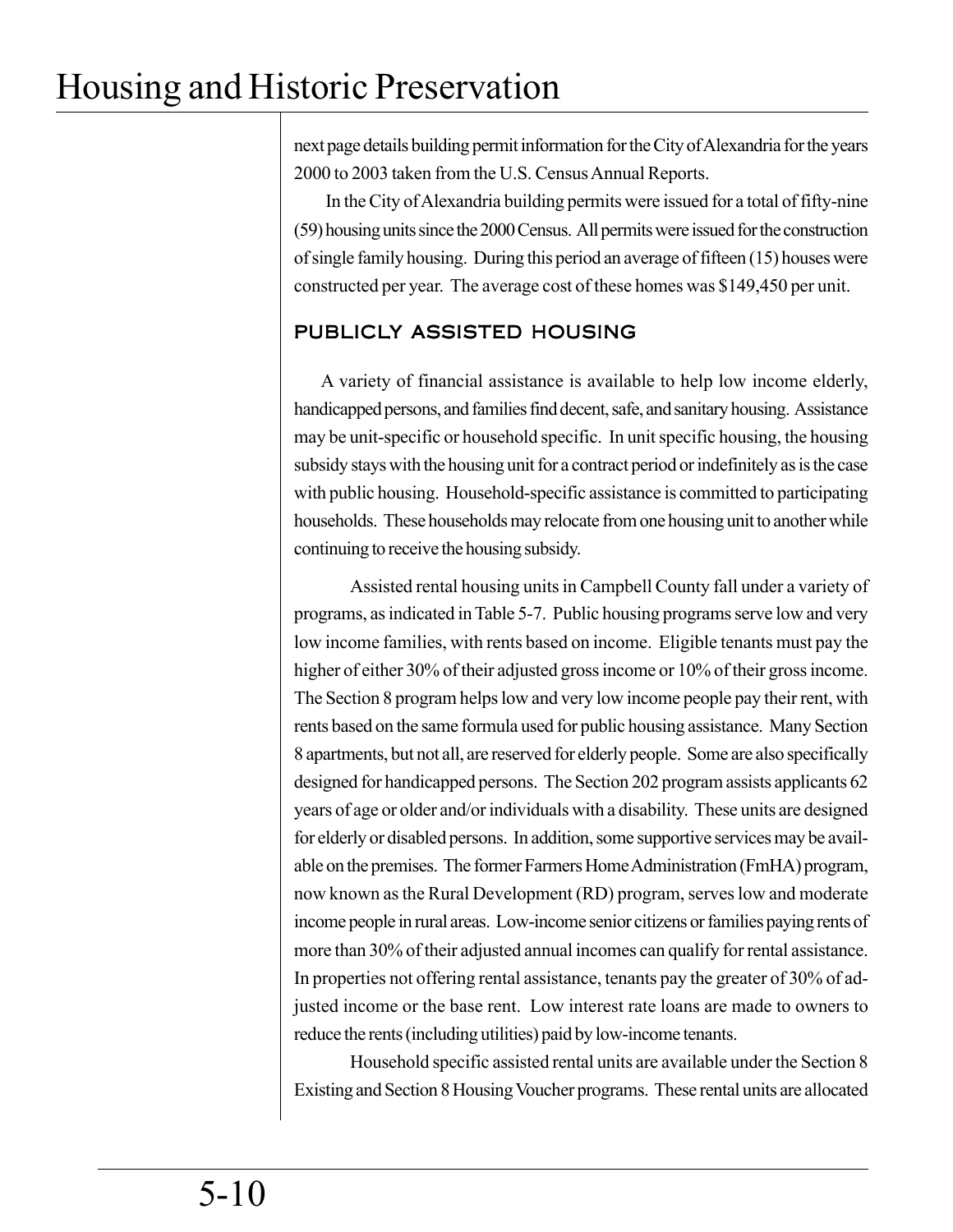in groups by the U.S. Department of Housing and Urban Development for a specific area which may cover more than one county. The type of assistance available is the same as that outlined for the Section 8 program. Tenants served under these programs locate rental housing of their choice in the geographic area. The housing unit may be an apartment, mobile home, duplex or house, and must meet HUD housing quality standards.

There are a variety of other forms of financial assistance available to low to moderate income persons for housing assistance. Assistance is available through both public and private non-profit groups. As these programs frequently change, current information on the types of assistance available should be obtained from the Kentucky Housing Corporation in Frankfort, Kentucky.

A total of 1264 assisted rental units, an increase of 36.5% since 1993, are currently available in Campbell County (Table 5-7). This includes 612 elderly units, 45 handicapped units, and 12 units for persons who are both elderly and disabled. Of this number, forty six (46) of these units are located in the City of Alexandria at Alexandria Manor.

It is important to note that the Kentucky Housing Corporation, in conjunction with the University of Louisville, recently conducted a Kentucky Housing Needs Assessment. This assessment was completed in October 2001. County level information is included in the report. In Campbell County, the study estimates that there were 3,860 low income renter households in Campbell County in the year 2000. Of these, KHC estimated that 1,727 or 44.8% are low income renter households which have not been assisted. Also noted in the study is the number of renters who have received homeownership assistance from KHC through the KHC Home Loan Program. From the years 1973-1990, a total of 446 loans were processed for this program. From 1991-2000, the number of loans had decreased to 162.

### FUTURE HOUSING NEEDS

An estimate of the number of additional housing units needed in the future can be made using population projections and some assumptions based upon demographic trends. Since the number of persons per household is expected to slightly decline in the future, the persons per household for the county and cities will reflect this trend. Although Campbell County had 2.45 persons per household in

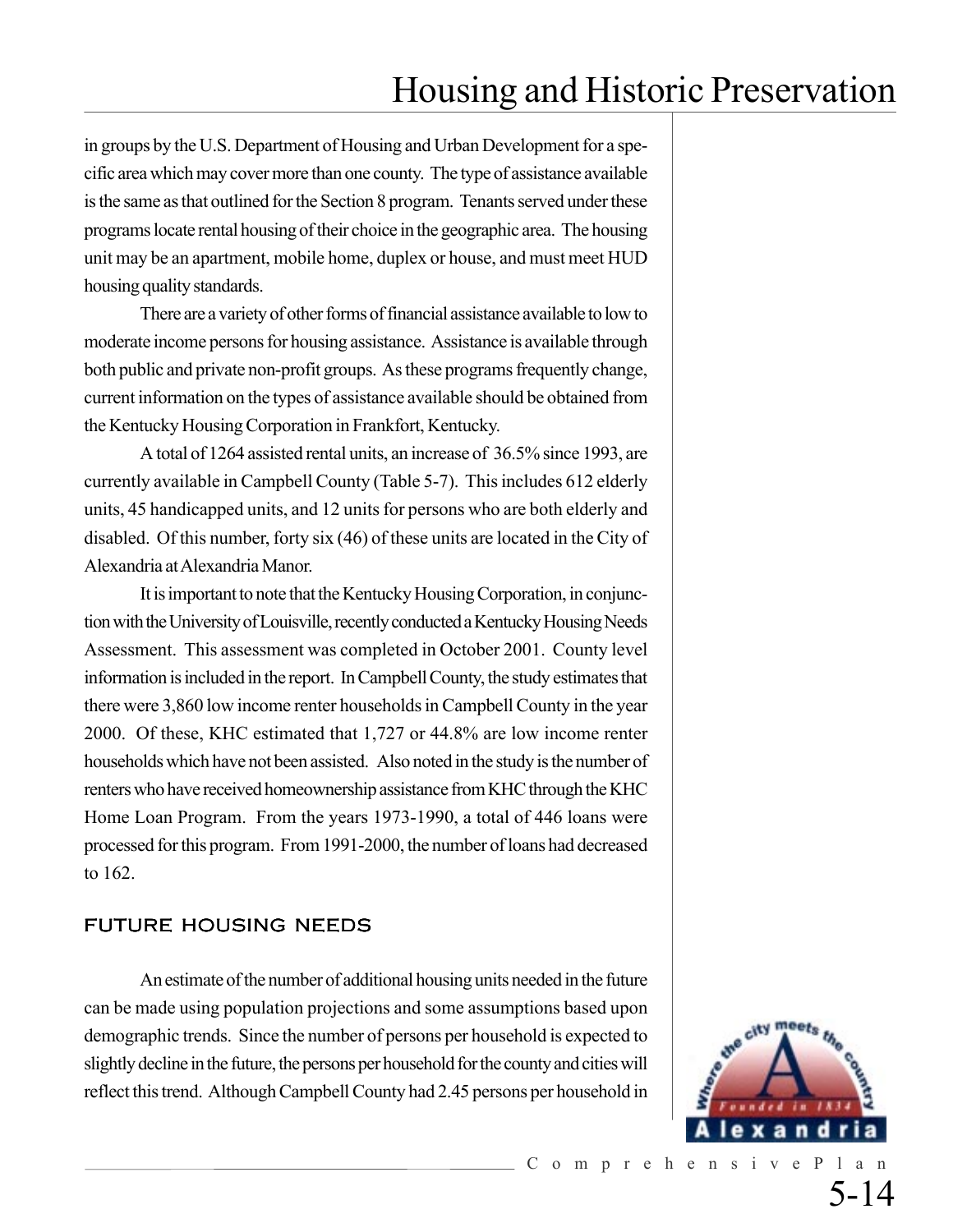2000, this number will be assumed to be 2.4 in the future. The number of persons per household for Alexandria will be assumed to be 2.8 in the future. In 2000, there were 2,041 persons living in group quarters in Campbell County representing 2.3% of the population. This compares to 2.8% for the State of Kentucky overall for the same period. Only three (3) persons reported living in group quarters in Alexandria. For housing projection purposes, the group quarters rate will be assumed to be 2.3% for Campbell County and .1% for the City of Alexandria as the number of elderly persons residing in group quarters can be expected to increase somewhat in the future.

Assuming a 2010 population of 92,315 (as projected by the Kentucky State Data Center), a 5% vacancy rate, a 2.3% group quarters rate, and 2.4 persons per household, 39,359 housing units will be the minimum needed in Campbell Count**y** by the year 2010. As there were 36,898 units in 2000, a minimum of 2,561 additional housing units will be needed by the year 2010. In the year 2020, it is anticipated that Campbell County will need a total of 40,590 housing units or 3,601 additional units from 2000.

A similar analysis can be conducted for the city. However, it is less meaningful as the city limits may change over time due to annexations. Assuming a 2010 population of 15,537, 3.5% vacancy rate, a .1% group quarters rate, and 2.7 persons per household, a minimum of 4,760 housing units will be needed in Alexandria by the year 2010. As there were 2,989 housing units in 2000 and 59 built from 2000 to 2003, a total of 1,712 housing units will be needed by the year 2010 if the city continues to grow and annex developing residential property. By the year 2020, the total number of housing units needed is estimated to be 5,749 or additional 2,902 from 2000.

 It is important to note that the city must be careful when continually annexing property to be developed as residential. As is occurring in some cities across the Commonwealth, new residential growth is not paying for itself because jobs aren't being created at a commensurate pace. As is the case with Alexandria, the city is housing more people who commute to work in other places. Therefore, the city may want to initiate a study to evaluate its current growth rate, annexation and land use policies.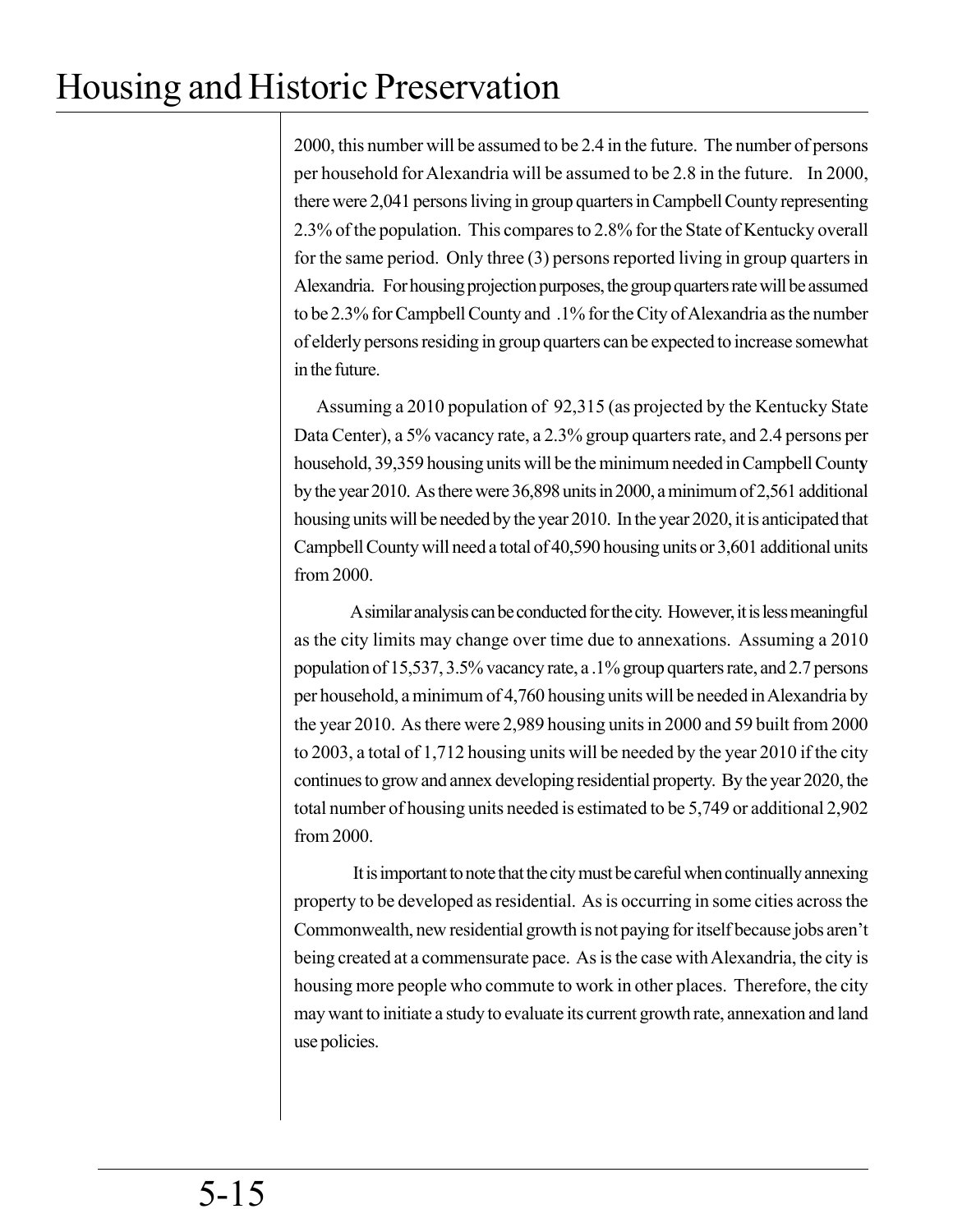#### **HISTORIC RESOURCES**

The historic preservation movement and restoration activities did not begin in the United States until the early nineteenth century. In the movement's beginning, the primary objective of historic preservation was to establish a national identity for the American culture and was implemented to celebrate the accomplishments and deeds of our forefathers. However, at the end of the nineteenth century, the preservation movement began to shift its focus to the historical and architectural merit of the structures themselves. Today, the importance of maintaining historic resources focuses on the great accomplishments of individuals and community's history as well as architectural style. Both are integral to the community's values and local character.

Both the City of Alexandria and Campbell County contain historic resources. These resources document the early beginnings of the area and serve as reminders of the community's heritage and tradition. Campbell County, formed on December 17, 1794, was named for Col. John Campbell, a Revolutionary War officer, originally from Ireland. The county, nineteenth in order of formation, was established from portions of Harrison, Mason, and Scott Counties. Frank Spillman, a Virginia native, settled the City of Alexandria around 1793. It is thought that Spillman named the city after Alexandria, Virginia. In September of 1819, Spillman began developing the town by selling lots. The City of Alexandria was incorporated in 1834 and became one (1) of two (2) county seats in 1840. A plat of the original town is included on the next page.

The master list of historic survey sites maintained by the Kentucky Heritage Council lists a total of twenty-five (25) historic sites in Alexandria and 130 sites in Campbell County. Of the twenty-five (25) sites in the city, one (1) meets National Register Criteria with the remaining sites listed as undetermined. It is interesting to note that neither Campbell County (unincorporated areas) nor the City of Alexandria have a designated National Register Historic District. However, the city does contain a concentration of historic survey sites in the Old Town area of the city. Pages 5-23 and 5-24 provide is the master list (as maintained by the Kentucky Heritage Council) of historic sites in the City of Alexandria. It is important to note that the list, as maintained KHC may contain structures that are no longer standing. Figure 5-2 shows the locations of significant historic structures within the planning area.

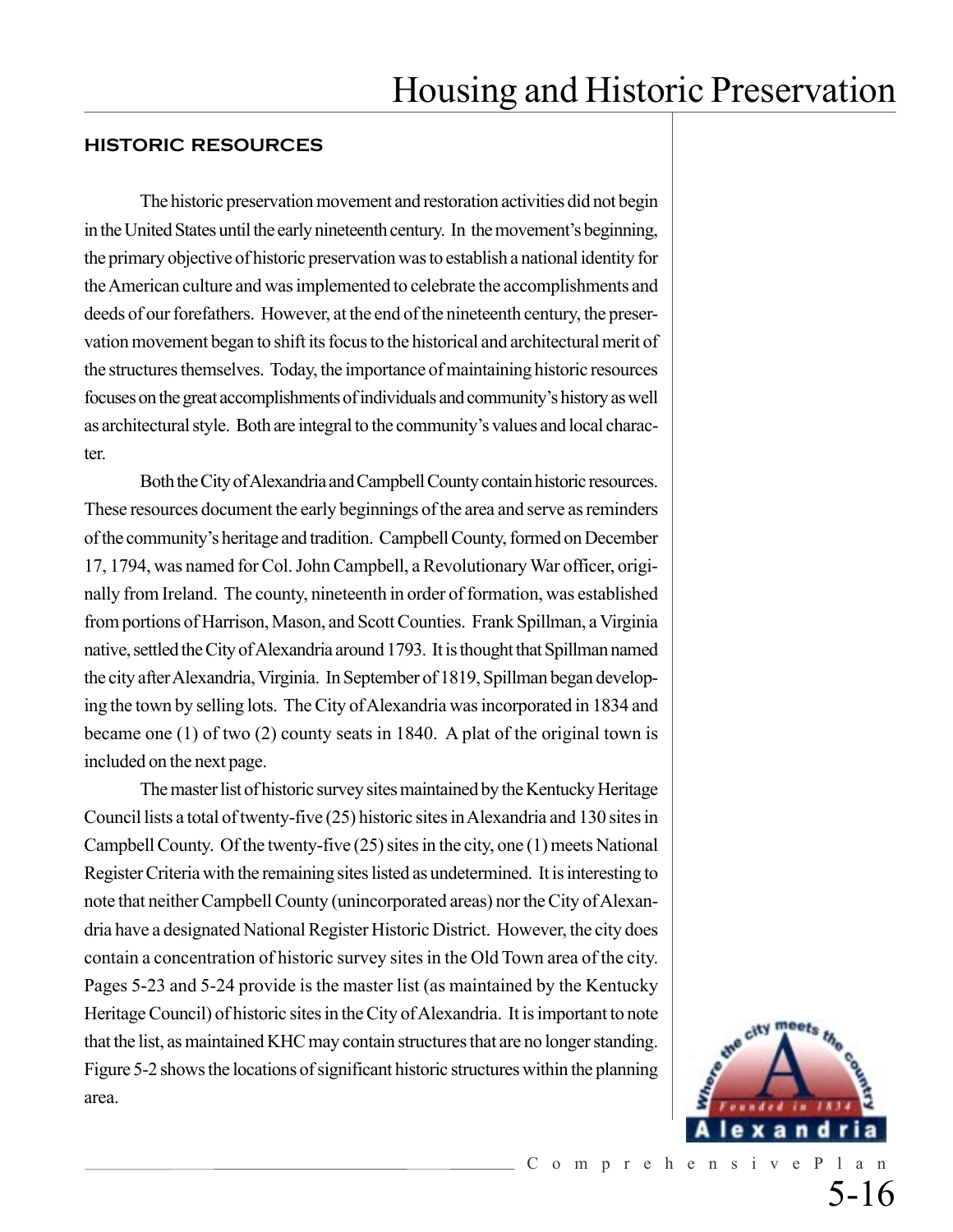### **Archeological and Natural Resources**

In addition to significant architectural sources, Campbell County has natural and archeological resources. Most resources of this type are fragile and irreplaceable. For the most part, many damaged or aged architectural structures can be restored while archeological resources cannot. Since all are sensitive to the development that occurs around them, it is important to take precautionary measures when considering this type of preservation. Areas of concern should be identified and mapped during the development process.

## HISTORIC PRESERVATION

Unique historic features not only contribute to the quality of life of the city but also contribute to the region's current and future potential as a tourist destination. There are several ways to encourage preservation of historic sites at the local level. First it is necessary to educate citizens about community resources and their significance to the community. Public education efforts have been undertaken by the Campbell County Historical Society who house a collection at the Campbell County Courthouse in Alexandria. However, these outreach efforts do not ensure the preservation of historic areas. The following paragraphs describe other effective methods of historic resource management for the Old Town District. In the future, the challenge for the city will be to ensure that new development in the Old Town district is compatible and complementary to historic structures in this area.

## **Historic Resource Management**

As defined in the county's goals and objectives, the overall goal is to recognize and preserve the unique historic and cultural resources of the City of Alexandria. Objectives include the identification and maintenance of historic features while also informing residents and visitors of the unique resources of the city. To attain these goals in the future, the planning commission has a variety of options. Each option is briefly described in the following paragraphs.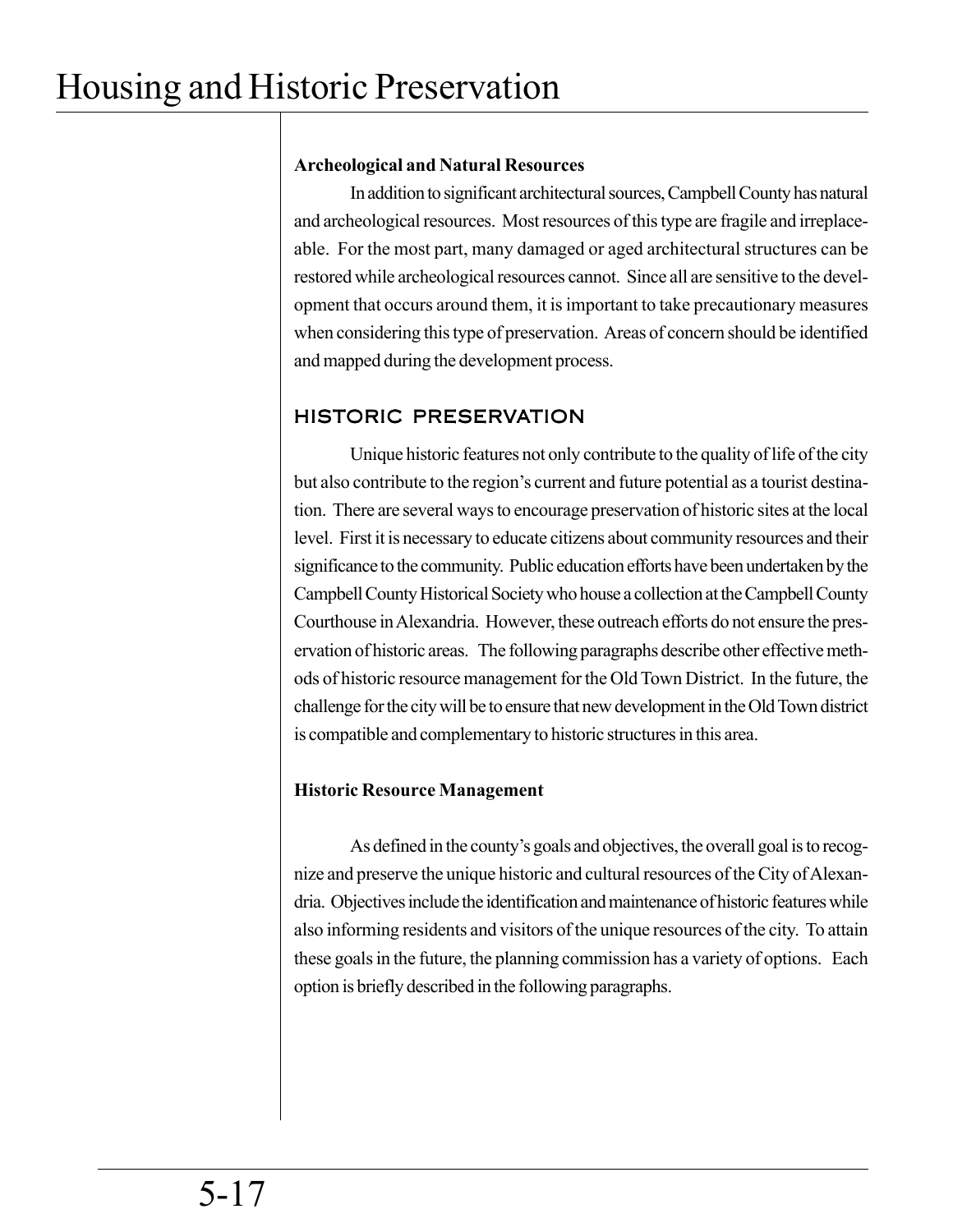### *National Register Designation*

While there are several historic sites identified by the Kentucky Heritage Council in Old Town Alexandria this does little to ensure their preservation. The first and most obvious part of historic resource management is to identify suitable sites. To date, the identification and documentation of sites has been conducted by the Kentucky Heritage Council and Campbell County Historical Society.

Once a structure or area is locally identified, the State Historic Preservation Officer (SHPO) should be contacted. The SHPO ensures that the proper nomination forms, documentation, and photographs are used in order to nominate a structure of district to the National Register of Historic Places. It is important to note that all structures within a potential district do not have to be historic. A limited amount of "non-contributing" structures may also be included to give continuity to the boundaries of the district. As Old Town has numerous "non-contributing" structures, this area may not be eligible for listing on the National Register as a District; however, assistance should be provided to individual property owners who wish to have individual structures listed on the National Register.

#### *Local Historic District Designation*

Another way to preserve cultural resources is to designate local historic districts. These districts, when designated as such, can include special zoning provisions and a Board of Architectural Review. Another alternative is to establish a local historic district "overlay" zone which consists of requirements in addition to those in the underlying zoning for the area (commercial or residential for example). An overlay zone could be tailored to the area of concern and can include a variety of provisions to encourage design for new development which is compatible with the historic character of adjacent properties. Regulations include special setback lines to conform to existing buildings, sign regulations, restrictions on the demolition or modification to existing buildings, additional restrictions on appropriate land uses, etc.

Currently, the City of Alexandria has designated Old Town as a separate zoning district (B-1). Although, the purpose of this district is to preserve and protect the existing character of the district, specific design guidelines were not included to ensure context sensitive design. It is recommended that the planning commission re-evaluate this area and consider establishing design guidelines that preserves and enhances this area.

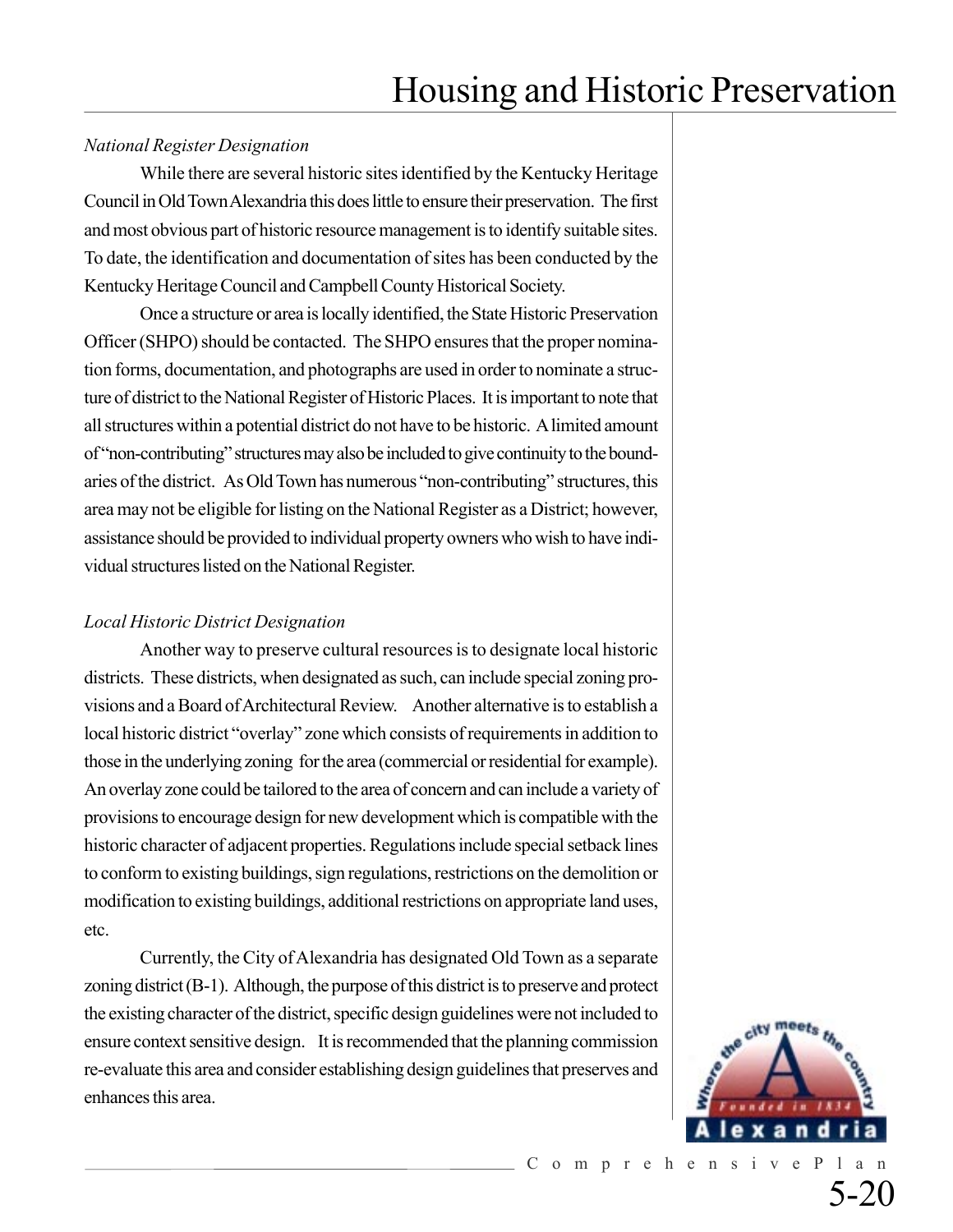## *Architectural Review Board*

Architectural Review Boards are typically established in conjunction with designating a local historic and/or "overlay" district. The function of the board is to review proposed development projects and their impact upon local historic resources. Members appointed to the board should include persons with historic knowledge as well as building and design experience who can review projects and make a determination whether or not a project or development proposal is compatible with existing land uses. The board may also have the responsibility to identify and nominate historic sites, recommend local historic designations, develop design guidelines, advise persons interested in historic preservation, and regulate building alterations and other construction activities in designated districts. The power of such a board can range from a voluntary program where advisory recommendations are made to include veto power and approval of various design elements.

The planning commission may want to consider implementing an architectural review board if more specific design guidelines are established for the Old Town District. It is important to note that detailed design guidelines will be necessary for Alexandria to qualify as a gold city as part of the Renaissance Kentucky Program.

## *Additional Options and Requirements*

Beyond nominating structures for the National Register or creating different districts or architectural review boards, a community can implement a variety of other initiatives to encourage preservation of these resources. One way to do this is to encourage greater local participation and control in the designation and regulation of significant sites by working with various property owners and the Campbell County Historical Society. Another option is the provision of information and educational materials to citizens and tourists by utilizing local and state newspapers as well as generating brochures on various sites. It is also important to coordinate historic preservation activities with legislative bodies so that any proposed improvement projects will be sensitive to adjacent historic resources. The City of Alexandria may also want to consider the Renaissance Kentucky Program to address the streetscape and renovations of buildings in the Old Town District.

Finally, it is important to note that an environmental assessment must be prepared for any project that involves significant federal action. While this usually